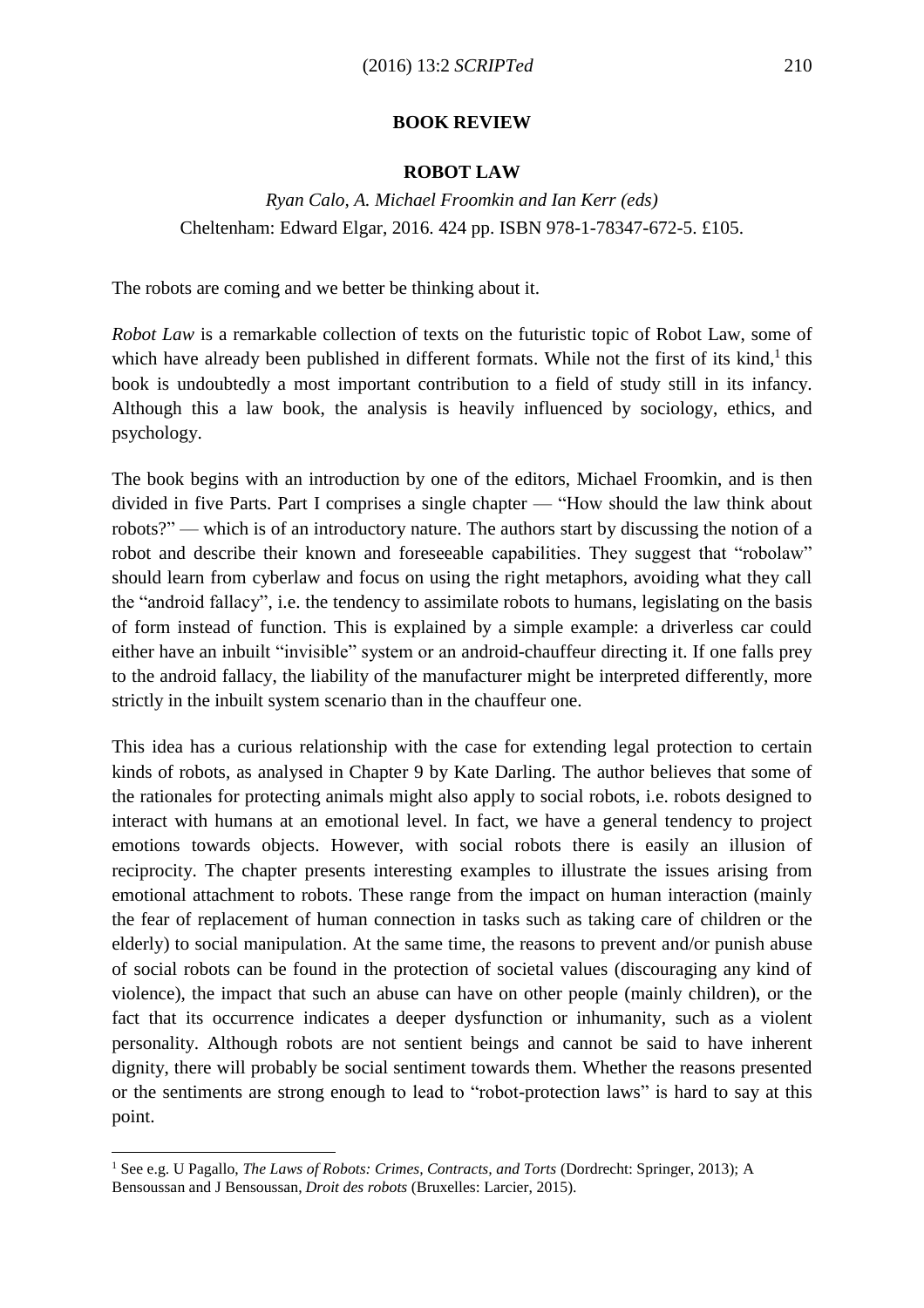We tend to be fascinated by evil. Robots are often portrayed in popular culture as somehow menacing. However, this is far from reality. Robots are tools and are conceived to react to stimuli in order to perform useful functions better than humans. Nonetheless, damages can and will occur.

In one of Isaac Asimov's many remarkable short stories, "Galley Slaves", a robot, responsible for correcting proofs, has supposedly changed the content of a book of a renowned university professor, who now seeks damages. The liability of robots themselves could accompany the tendency to turn them into subjects. Nonetheless, it does not seem likely that we will we have robot trials in the same way that animal trials occurred in the 18th century.<sup>2</sup> Of course, if we go so far as to establish some kind of legal personality for robots, we might also evolve towards recognising their liability. However, the liability issues discussed in *Robot Law* revolve around human responsibility only. This is a complex topic because robots are evolving towards stronger forms of autonomy, possessing learning capabilities and a certain degree of self-determination. Part II of this book deals with these issues.

In Chapter 2, F. Patrick Hubbard argues that the current US liability system provides a fair and efficient solution, which does not hinder innovation. His analysis, deriving from law and economics, discusses the adaptions that will occur due to, among other things, the unpredictable behaviour of robots. As robots will have learning abilities and will interact with other robots, systems, and natural beings, the main problems will reside in gathering adequate evidence. Notwithstanding, the systems can and perhaps should be designed to record the relevant data, mitigating the problem (but creating others such as privacy intrusions). Another shift to expect is the increase in the liability of manufacturers (under product liability laws). This will result from the diminishing role of human beings in the performance of dangerous activities such as driving. In spite of these expected changes, the author argues against proposals for fundamental change, defending the balance the current legal solution achieves.

In Chapter 3, Curtis Karnow argues that foreseeability is at the heart of tort liability (both negligence and strict liability) and therefore it becomes very difficult to apply it to autonomous robots, defined as robots that generate their own heuristic (i.e. that are capable of self-learning). These are very complex machines interacting with a universe that is even more complex. In order to ease the application of tort law, Karnow suggests that robots should be programmed to include so-called "common sense" (i.e. general knowledge, intuitions and beliefs held by the majority of human beings in a given culture at a given time) and the ability to acquire, check and correct beliefs they might have. At the same time, he stresses that the more humans interact with robots, the easier it will be for us to predict robot behaviour and act accordingly.

 $\overline{a}$ 

<sup>2</sup> From the 13th through the 18th century, it was not uncommon in Europe to judge animals and convict them. On this topic, see E Cohen, "Law, Folklore and Animal Lore" (1986) 110 *Past and Present* 6-37. See also E Evans, *The Criminal Prosecution and Capital Punishment of Animals* (London: W. Heinemann, 1906).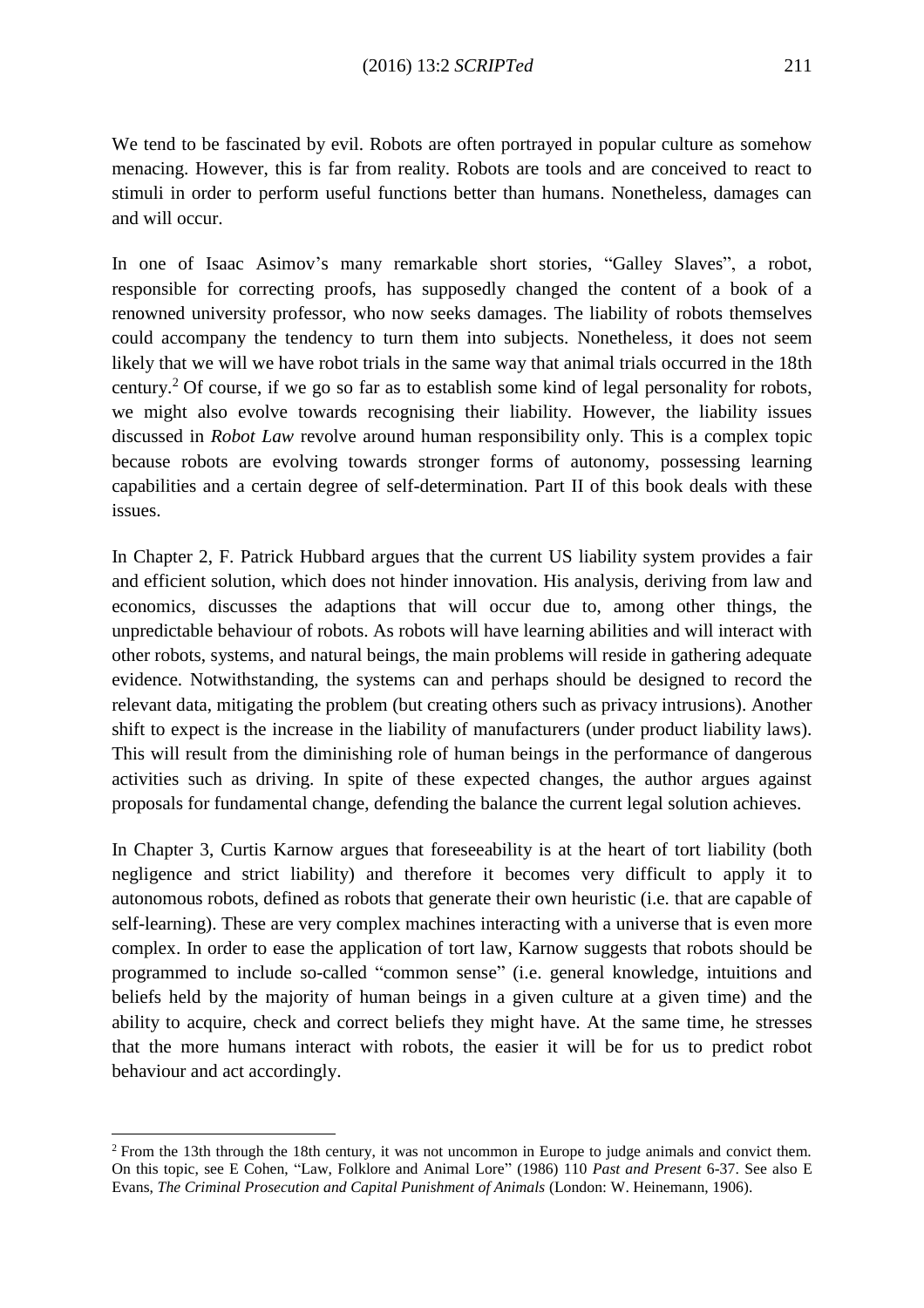Chapter 4 aims to establish the core concepts of systems, language, use, and users. These are central notions for the regulation of robots and a clear definition thereof should allow for better communication among the parties involved with the topic, namely lawyers and engineers. Ending Part II of the book, Chapter 5 discusses the moral (and also legal) problems that arise from robots being significantly "better" at tasks than humans (these are called "robot experts"). The question is if and to what extent can and should humans relinquish control to such robots. The choice is difficult to make, given that robots are what Janson Milar and Ian Kerr call "unpredictable by design". Yet, one can doubt if there is not a moral or even legal duty to rely on robots (e.g. asking and following medical advice from a robot) if this proves to be more accurate. The first approach to this evolution will likely be what the authors call "co-robotics", the simultaneous use of human and robot experts. This is likely to pose particular problems in scenarios of disagreement, which the authors analyse. In case damages arise out of prevailing robotic advice, the authors believe it will be almost impossible to understand the processes of causation and therefore finding liability is unlikely.

The book then moves into Part III, addressing the social and ethical meaning of robots. As robots will come into contact with humans more often, there is a need to develop not only ethical but also polite robots. The way to satisfy these needs is explored in Chapter 6. It is suggested that bottom-up "Oben Robethics" initiatives such as the one described in the chapter (developing a decision model for a specific social interaction scenario) might be a valuable approach. Chapter 7 deals with the merits and challenges of open source robotics. At the heart of this discussion, there are not only commercial interests but also risk management concerns. Diana Marina Cooper believes that adopting an open model is necessary to ensure the success of robotics as an industry. In order to encourage this, she follows the suggestion of Ryan Calo to establish certain immunities for open robot manufacturers, similar to the ones established for ISPs, and combining this with a mandatory insurance scheme for robot owners. After discussing some of the ethical concerns of open robotics, she presents a draft of an "Ethical Robot Licence", which addresses the main issues identified as possible problems.

Sinziana M. Gutiu addresses the impact of "sexbots" (robots designed for sexual interaction) in Chapter 8. The standpoint adopted is a feminist one. The author only deals with female sexbots (called "gynoids", i.e., androids with a female appearance) in their interaction with heterosexual males. The chapter highlights how gynoid sexbots are harmful to women, reinforcing stereotypes and furthering inequality by design, and diminish the social and legal importance of consent.

It is interesting to note that robotics will not only shape law but is already being used to enforce law and solve disputes. It is expected to do much more in this area. This is the main topic of Part IV. Chapter 10 analyses the possibilities and limits to automated law enforcement. Do we want to live in a society where there is no freedom to break the law (be it due to perfect *ex ante* or *ex post* controls)? Can that society even be called free? The authors analyse this topic very convincingly and present a comparison of what is (currently and in the foreseeable future) technically possible and what is implemented now in terms of law enforcement measures, ranging from an innocuous notice to lethal executions. They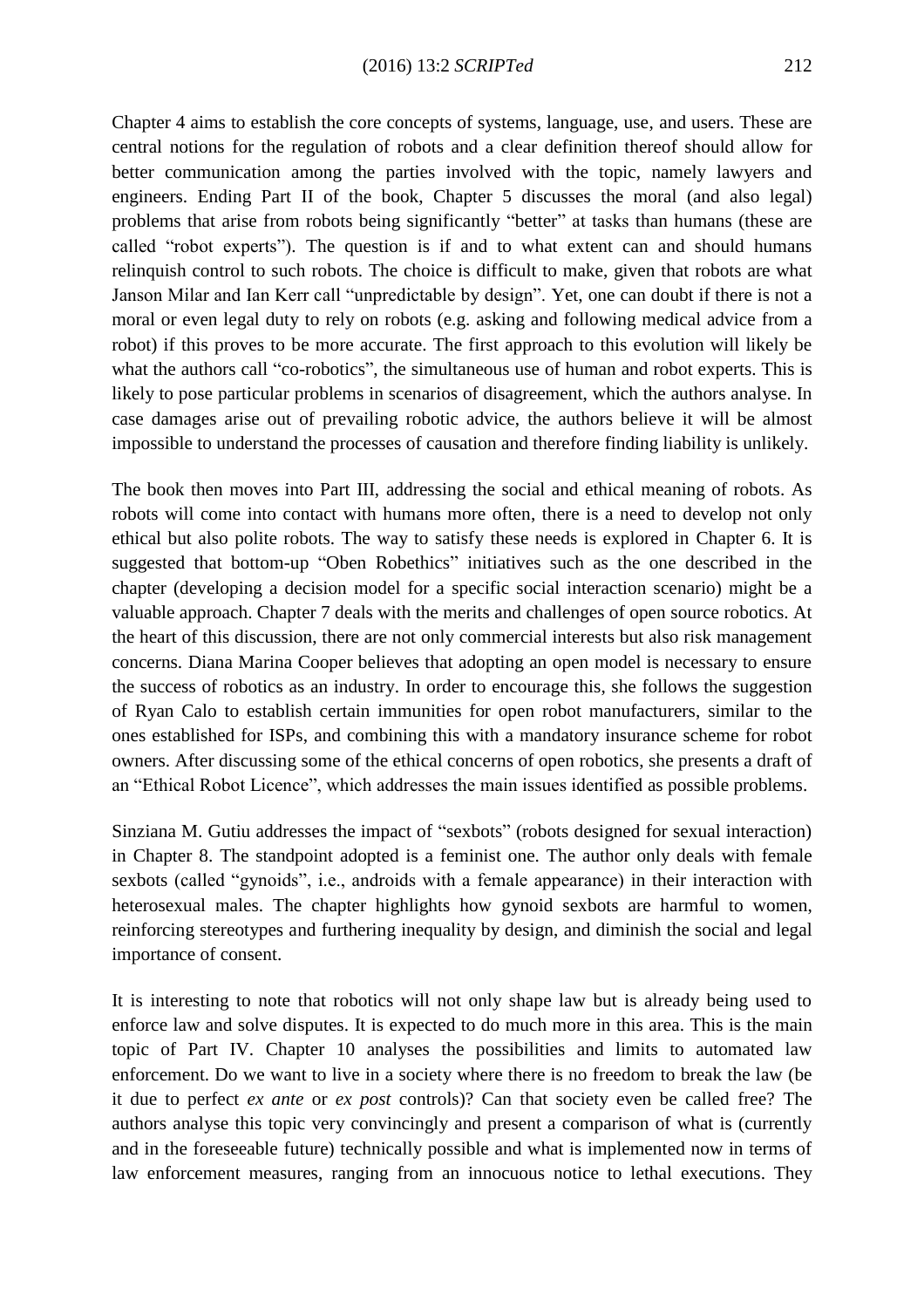conclude that although there might be significant advantages in its use, provided adequate safeguards are implemented, we are not yet socially, politically, or legally prepared for the automated enforcement of law.

Chapter 11 describes an experience of coding New York State traffic law and its application with satisfactory results — but at a cost: relevant unexpected factors might be ignored. As highlighted, justice should not be blind (i.e. if robots apply law they might often ignore relevant circumstances) and the human factor is not easily dispensed with. The use of robots in interrogation, the subject of Chapter 12, is just another example of the legal and moral challenges posed by using robots in law enforcement activities. The constitutional challenges for the right to privacy and silence addressed by Kristen Thomasen cannot be easily answered; thus she urges caution and reflection before their deployment.

The last two chapters comprise Part V, which explores the topic of robots and war. If there is a field of human activity in which robots can replace humans with considerable advantages, it is warfare. These advantages lead to the inevitability of "killer robots" and some argue it might lead to a higher level of respect for the rules of war. At the limit, wars could become much like a game (*Battlebots*) of epic proportions. Of course, reducing the human costs of armed conflict could lead to an increase in armed conflict (lowering barriers to entry). The concern is that killer robots will not only kill other robots, but might kill humans as well and, worse, be equipped with autonomy to decide who lives and who dies. Ian Kerr and Katie Szilagyi cover these questions from the viewpoint of humanitarian laws and philosophy in Chapter 13. They believe that there is a pressing need for an international agreement that addresses some of the problems identified but they do not have a strong opinion on how these should be tackled. The last chapter by Peter Asaro departs from this conclusion and argues for the adoption of laws that pre-empt autonomous weapons on the basis of the Martens Clause<sup>3</sup> and customary law. He believes humanitarian laws oppose all use of robots in warfare unless if under meaningful human control.

Reading *Robot Law* and thinking about the multiple interactions of robots and the law sometimes takes one far beyond the horizon of present-day reality. The issues lend themselves to philosophical reflection and to careful meditation. This book is a stimulating read and would be valuable even if written many years in the past. But as the future is coming quickly (if one believes in Ray Kurzweil,<sup>4</sup> exponentially so), we may well find ourselves with

 $\overline{a}$ 

<sup>&</sup>lt;sup>3</sup> The Martens Clause first appeared in the Preamble to the Hague Convention II on The Laws and Customs of War on Land in 1899, and was proposed by the Russian diplomat Friedrich Fromhold von Martens. Its original formulation was:

Until a more complete code of the laws of war is issued, the High Contracting Parties think it right to declare that in cases not included in the Regulations adopted by them, populations and belligerents remain under the protection and empire of the principles of international law, as they result from the usages established between civilized nations, from the laws of humanity and the requirements of the public conscience.

This has been interpreted as a general remission to principles of morality or natural law. However, the exact meaning of the clause has been a source of contention among scholars.

<sup>4</sup> See e.g. R Kurzweil, "The Law of Accelerating Returns" (2001) available a[t http://www.kurzweilai.net/the](http://www.kurzweilai.net/the-law-of-accelerating-returns)[law-of-accelerating-returns](http://www.kurzweilai.net/the-law-of-accelerating-returns) (accessed 12 Jul 16).